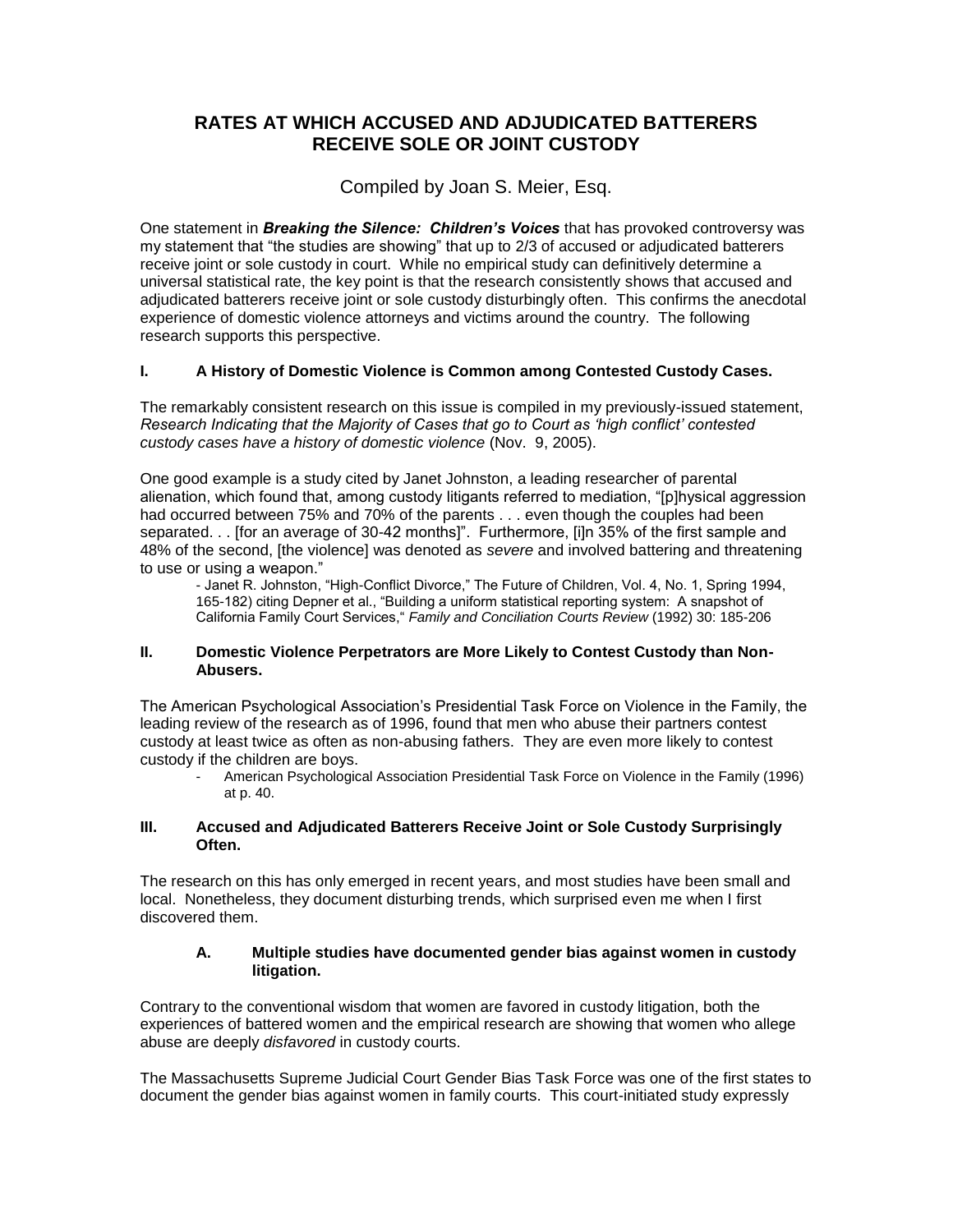found that "our research contradicted [the] perception" that "there is a bias in favor of women in these decisions." Moreover, it found that "in determining custody and visitation, many judges and family service officers do not consider violence toward women relevant." The Court's study further found that "the courts are demanding more of mothers than fathers in custody disputes" and that "many courts put the needs of noncustodial fathers above those of custodial mothers and children."

- *Gender Bias Study of the Court System in Massachusetts,* 24 New Eng.L.Rev. 745, 747, 825, 846 (1990)

More recently, and since the evolution and widespread adoption of "parental alienation syndrome," a multi-year, four-phase study using qualitative and quantitative social science research methodologies by the Wellesley Centers for Women found "a consistent pattern of human rights abuses" by family courts, including failure to protect battered women and children from abuse, discriminating against and inflicting degrading treatment on battered women, and denying battered women due process. Histories of abuse of mother and children were routinely ignored or discounted.

- Wellesley Centers for Women Battered Mothers' Testimony Project, *Battered Mothers Speak Out: A Human Rights Report on Domestic Violence and Child Custody in the Massachusetts Family Courts* (Nov. 2002)(hereafter "BMTP"), *Executive Summary* at 2.

A comparable study by the Arizona Coalition Against Domestic Violence found that most of the women surveyed felt the history of abuse was not taken seriously and that they were ignored, disrespected and discriminated against by court personnel.

- Arizona Coalition Against Domestic Violence, *Battered Mothers' Testimony Project: A Human Rights Approach to Child Custody and Domestic Violence* (June 2003), pp. 47, 49, 6.

A study of the Domestic Relations Division of Philadelphia Family Court conducted by the Philadephia Women's Law Project in cooperation with the court, found that litigants are often denied due process, and that applicable legal standards are "not always observed, particularly in the consideration of abuse in custody proceedings, leaving families at risk."

- Tracy, Fromson & Miller, *Justice in the Domestic Relations Division of Philadelphia Family Court: A Report to the Community,* DOMESTIC VIOLENCE REPORT, Vol. 8, No. 6 (Aug/Sept. 2003), p. 94.

#### **B. Studies show Accused and Adjudicated Batterers Receiving Sole or Joint Custody Surprisingly Often.**

My own survey of the case law in 2001 identified 38 appellate state court decisions concerning custody and domestic violence. The survey found that 36 of the 38 trial courts had awarded joint or sole custody to alleged *and adjudicated* batterers. Two-thirds of these decisions were reversed on appeal. - Meier, *Domestic Violence, Child Custody, and Child Protection: Understanding Judicial Resistance and Imagining the Solutions,* A.U. J. Gender, Soc. Pol. & the Law, 11:2 (2003), 657- 731, p. 662, n. 19, and Appendix.

These cases included a case in which the perpetrator had been repeatedly convicted of domestic assault; $^1$  in which a father was given sole custody of a16-month old despite his undisputed choking of the mother resulting in her hospitalization and his arrest;<sup>2</sup> in which the father had broken the mother's collarbone;<sup>3</sup> had committed "occasional incidents of violence";<sup>4</sup> and had committed two admitted assaults.<sup>5</sup> More such instances can be found in *Meier, supra.* 

 $\overline{a}$ 

<sup>1</sup> *In re Custody of Zia,* 736 N.E. 2d 449 (Mass. App. Ct. 2000)

<sup>2</sup> *Kent v. Green*, 701 So. 2d 4 (Ala. Civ. App. 1996)

<sup>3</sup> *Couch v. Couch,* 978 S.W.2d 505 (Mo. App. 1998)

<sup>4</sup> *Simmons v. Simmons*, 649 So. 2d 799, 802 (La. App. Ct. 1995)

<sup>5</sup> *Hamilton v. Hamilton*, 886 S.W.2d 711, 715 (Mo. App. 1994)